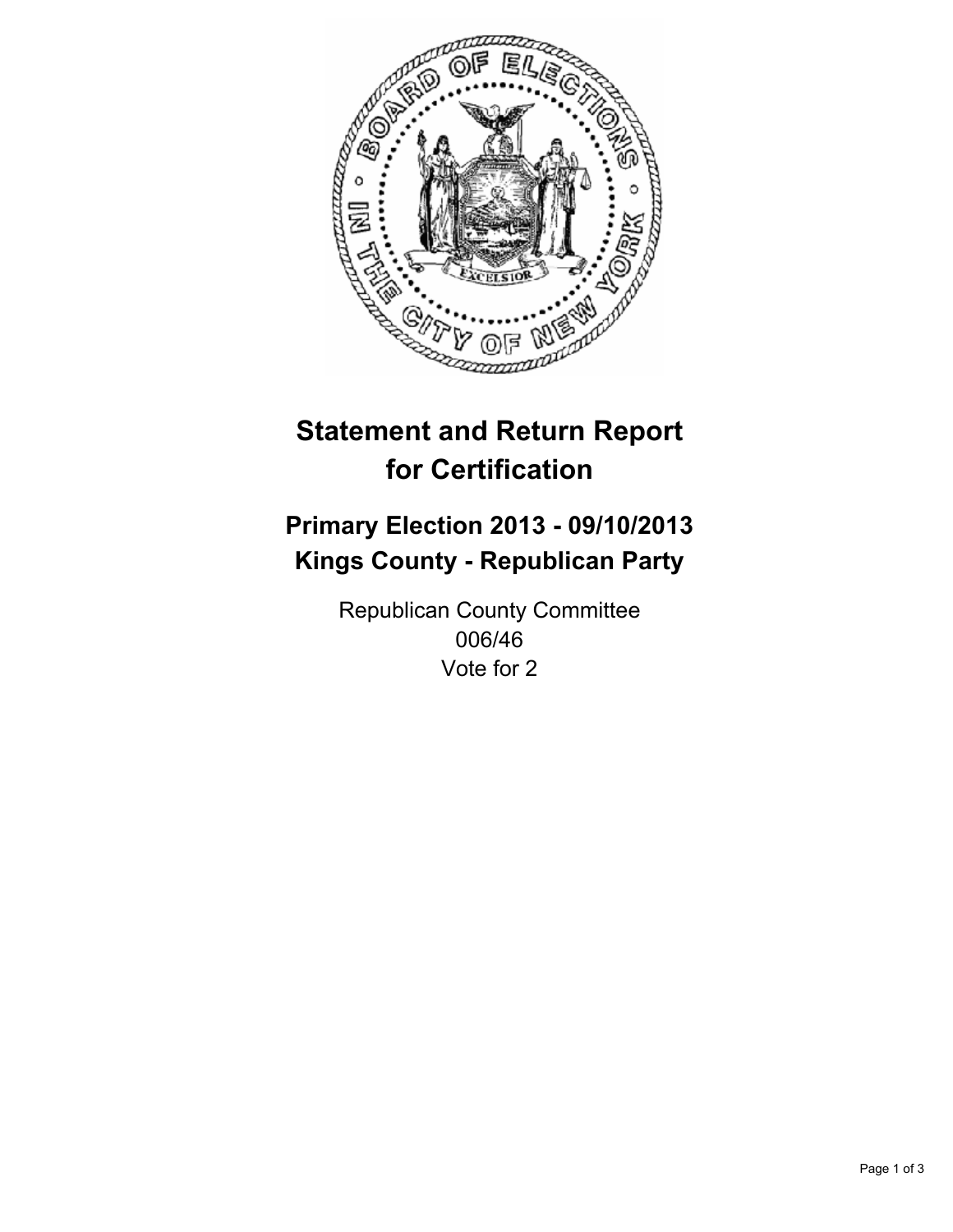

## **Assembly District 46**

| ABSENTEE/MILITARY<br><b>FEDERAL</b><br>SPECIAL PRESIDENTIAL<br>AFFIDAVIT<br>LISA N. CHERNOV<br>MICHAEL ALBANO<br>JEFFREY M. DIMEGLIO<br>PATRICIA A. MASCARINI<br><b>Total Votes</b> | <b>EMERGENCY</b> | 0        |
|-------------------------------------------------------------------------------------------------------------------------------------------------------------------------------------|------------------|----------|
|                                                                                                                                                                                     |                  | 0        |
|                                                                                                                                                                                     |                  | 0        |
|                                                                                                                                                                                     |                  | 0        |
|                                                                                                                                                                                     |                  | $\Omega$ |
|                                                                                                                                                                                     |                  | 0        |
|                                                                                                                                                                                     |                  | 2        |
|                                                                                                                                                                                     |                  |          |
|                                                                                                                                                                                     |                  |          |
|                                                                                                                                                                                     |                  | 4        |